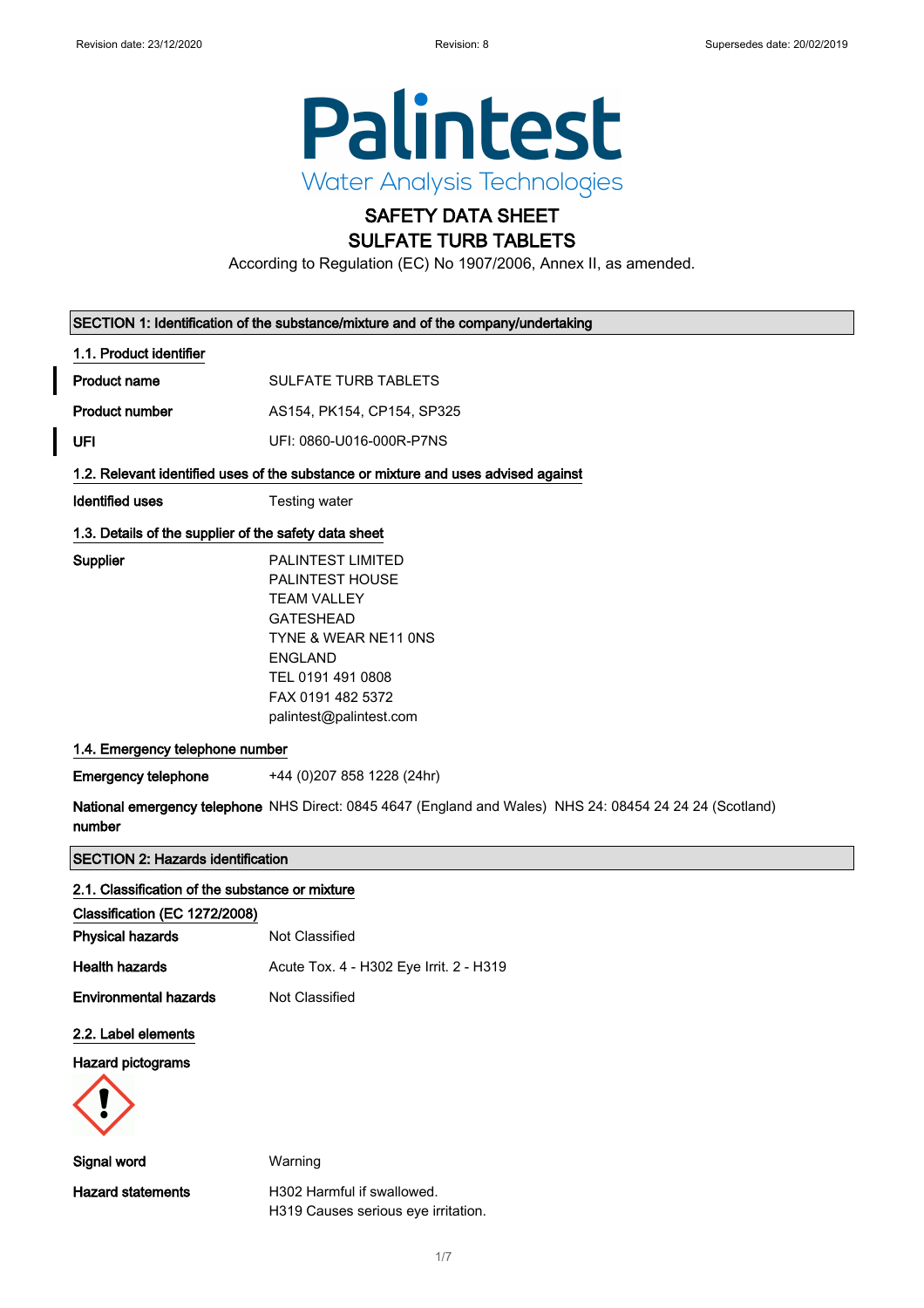| <b>Precautionary statements</b>           | P280 Wear protective gloves/ protective clothing/ eye protection/ face protection.<br>P301+P310 IF SWALLOWED: Immediately call a POISON CENTER/ doctor.<br>P305+P351+P338 IF IN EYES: Rinse cautiously with water for several minutes. Remove<br>contact lenses, if present and easy to do. Continue rinsing.<br>P330 Rinse mouth.<br>P337+P313 If eye irritation persists: Get medical advice/ attention.<br>P501 Dispose of contents/ container in accordance with local regulations. |
|-------------------------------------------|-----------------------------------------------------------------------------------------------------------------------------------------------------------------------------------------------------------------------------------------------------------------------------------------------------------------------------------------------------------------------------------------------------------------------------------------------------------------------------------------|
| Contains                                  | <b>BARIUM CHLORIDE</b>                                                                                                                                                                                                                                                                                                                                                                                                                                                                  |
| Supplementary precautionary<br>statements | P264 Wash contaminated skin thoroughly after handling.<br>P270 Do not eat, drink or smoke when using this product.                                                                                                                                                                                                                                                                                                                                                                      |

# 2.3. Other hazards

This product does not contain any substances classified as PBT or vPvB.

# SECTION 3: Composition/information on ingredients

## 3.2. Mixtures

| <b>ADIPIC ACID</b>                    |                      | 30-40%                         |
|---------------------------------------|----------------------|--------------------------------|
| CAS number: 124-04-9                  | EC number: 204-673-3 | REACH registration number: 01- |
|                                       |                      | 2119457561-38-XXXX             |
| Classification<br>Eye Irrit. 2 - H319 |                      |                                |
| <b>BARIUM CHLORIDE</b>                |                      | 10-20%                         |
| CAS number: 10361-37-2                | EC number: 233-788-1 | REACH registration number: 01- |
|                                       |                      | 2119502547-42-XXXX             |
|                                       |                      |                                |

Acute Tox. 4 - H332

The Full Text for all R-Phrases and Hazard Statements are Displayed in Section 16.

| <b>SECTION 4: First aid measures</b>   |                                                                                                                                                                                             |  |
|----------------------------------------|---------------------------------------------------------------------------------------------------------------------------------------------------------------------------------------------|--|
| 4.1. Description of first aid measures |                                                                                                                                                                                             |  |
| General information                    | Treat symptomatically.                                                                                                                                                                      |  |
| Inhalation                             | Remove affected person from source of contamination. Move affected person to fresh air at<br>once. Get medical attention.                                                                   |  |
| Ingestion                              | Rinse mouth thoroughly with water. Get medical attention if any discomfort continues.                                                                                                       |  |
| <b>Skin contact</b>                    | Remove affected person from source of contamination. Remove contaminated clothing. Wash<br>skin thoroughly with soap and water. Get medical attention if irritation persists after washing. |  |
| Eye contact                            | Remove any contact lenses and open eyelids wide apart. Continue to rinse for at least 15<br>minutes. Get medical attention if irritation persists after washing.                            |  |
|                                        | 4.2. Most important symptoms and effects, both acute and delayed                                                                                                                            |  |
| <b>General information</b>             | The severity of the symptoms described will vary dependent on the concentration and the<br>length of exposure.                                                                              |  |
| Inhalation                             | Irritation of nose, throat and airway.                                                                                                                                                      |  |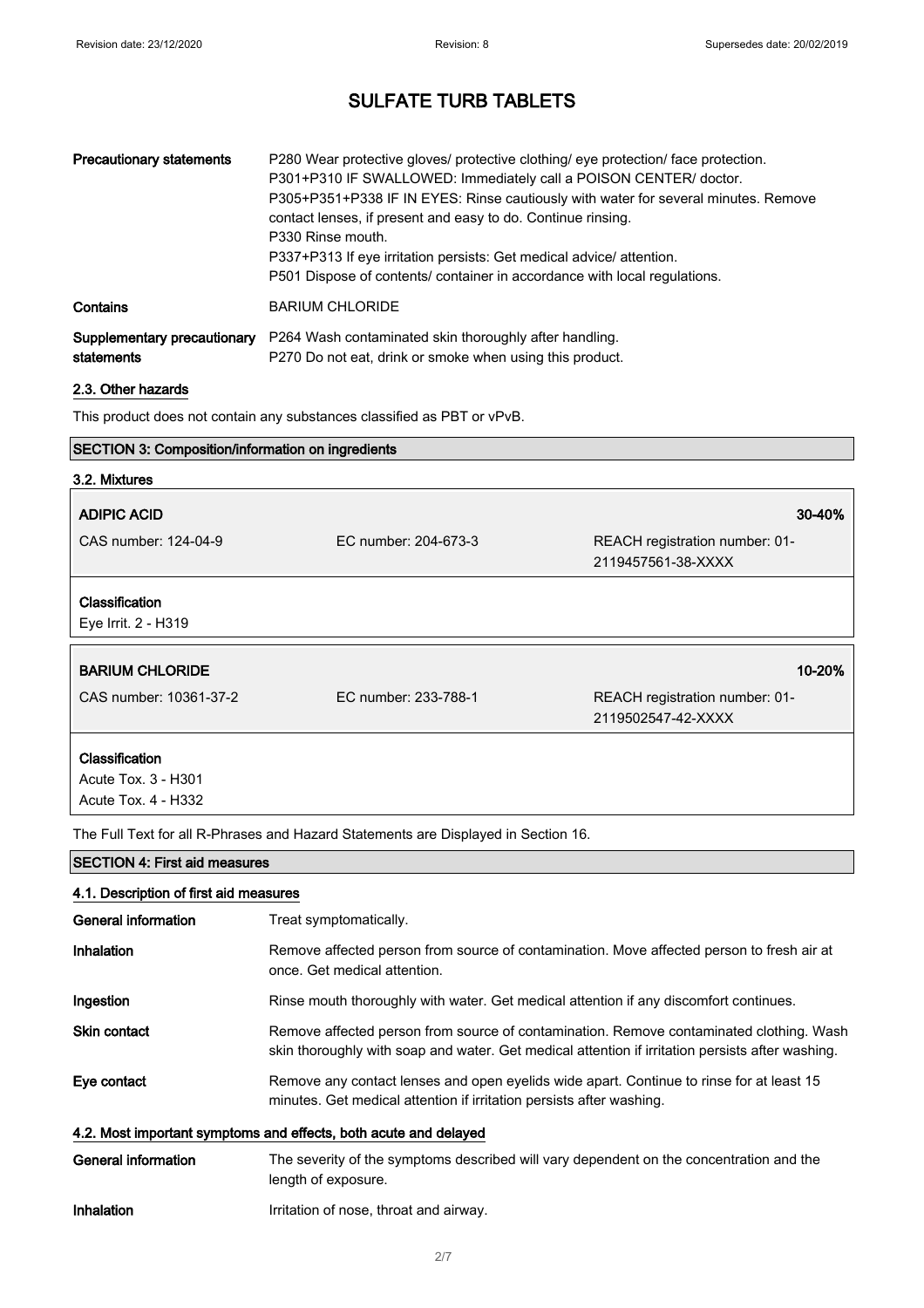| Ingestion                                                  | May cause discomfort if swallowed.                                                                                                                                                                                                                                                                                                                                                                                           |
|------------------------------------------------------------|------------------------------------------------------------------------------------------------------------------------------------------------------------------------------------------------------------------------------------------------------------------------------------------------------------------------------------------------------------------------------------------------------------------------------|
| <b>Skin contact</b>                                        | Skin irritation.                                                                                                                                                                                                                                                                                                                                                                                                             |
| Eye contact                                                | May cause severe eye irritation.                                                                                                                                                                                                                                                                                                                                                                                             |
|                                                            | 4.3. Indication of any immediate medical attention and special treatment needed                                                                                                                                                                                                                                                                                                                                              |
| Notes for the doctor                                       | Treat symptomatically.                                                                                                                                                                                                                                                                                                                                                                                                       |
| <b>SECTION 5: Firefighting measures</b>                    |                                                                                                                                                                                                                                                                                                                                                                                                                              |
| 5.1. Extinguishing media                                   |                                                                                                                                                                                                                                                                                                                                                                                                                              |
| Suitable extinguishing media                               | Use fire-extinguishing media suitable for the surrounding fire.                                                                                                                                                                                                                                                                                                                                                              |
| 5.2. Special hazards arising from the substance or mixture |                                                                                                                                                                                                                                                                                                                                                                                                                              |
| <b>Hazardous combustion</b><br>products                    | No known hazardous decomposition products.                                                                                                                                                                                                                                                                                                                                                                                   |
| 5.3. Advice for firefighters                               |                                                                                                                                                                                                                                                                                                                                                                                                                              |
| Protective actions during<br>firefighting                  | No specific firefighting precautions known.                                                                                                                                                                                                                                                                                                                                                                                  |
| <b>SECTION 6: Accidental release measures</b>              |                                                                                                                                                                                                                                                                                                                                                                                                                              |
|                                                            | 6.1. Personal precautions, protective equipment and emergency procedures                                                                                                                                                                                                                                                                                                                                                     |
| <b>Personal precautions</b>                                | Wear protective clothing as described in Section 8 of this safety data sheet.                                                                                                                                                                                                                                                                                                                                                |
| 6.2. Environmental precautions                             |                                                                                                                                                                                                                                                                                                                                                                                                                              |
| <b>Environmental precautions</b>                           | Not considered to be a significant hazard due to the small quantities used. However, large or<br>frequent spills may have hazardous effects on the environment.                                                                                                                                                                                                                                                              |
| 6.3. Methods and material for containment and cleaning up  |                                                                                                                                                                                                                                                                                                                                                                                                                              |
| Methods for cleaning up                                    | Avoid generation and spreading of dust. Collect and place in suitable waste disposal<br>containers and seal securely. Label the containers containing waste and contaminated<br>materials and remove from the area as soon as possible. Flush contaminated area with plenty<br>of water. Wear suitable protective equipment, including gloves, goggles/face shield, respirator,<br>boots, clothing or apron, as appropriate. |
| 6.4. Reference to other sections                           |                                                                                                                                                                                                                                                                                                                                                                                                                              |
| Reference to other sections                                | Wear protective clothing as described in Section 8 of this safety data sheet.                                                                                                                                                                                                                                                                                                                                                |
| <b>SECTION 7: Handling and storage</b>                     |                                                                                                                                                                                                                                                                                                                                                                                                                              |
| 7.1. Precautions for safe handling                         |                                                                                                                                                                                                                                                                                                                                                                                                                              |
| <b>Usage precautions</b>                                   | Good personal hygiene procedures should be implemented. Avoid inhalation of dust and<br>contact with skin and eyes.                                                                                                                                                                                                                                                                                                          |
|                                                            | 7.2. Conditions for safe storage, including any incompatibilities                                                                                                                                                                                                                                                                                                                                                            |
| Storage precautions                                        | Store in tightly-closed, original container in a dry, cool and well-ventilated place. Keep<br>separate from food, feedstuffs, fertilisers and other sensitive material.                                                                                                                                                                                                                                                      |
| 7.3. Specific end use(s)                                   |                                                                                                                                                                                                                                                                                                                                                                                                                              |
| Specific end use(s)                                        | The identified uses for this product are detailed in Section 1.2.                                                                                                                                                                                                                                                                                                                                                            |
| <b>SECTION 8: Exposure controls/Personal protection</b>    |                                                                                                                                                                                                                                                                                                                                                                                                                              |

# 8.1. Control parameters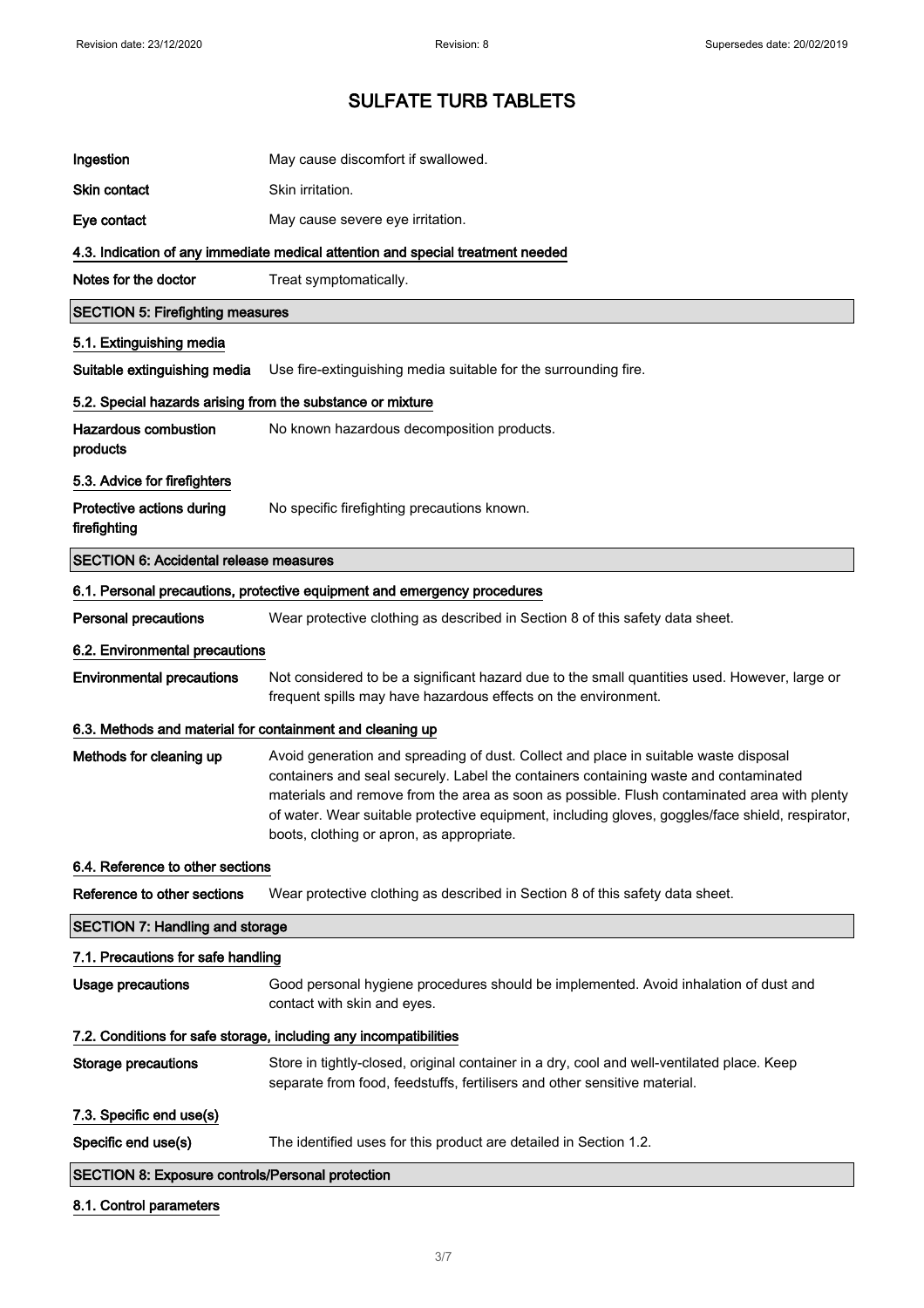# Occupational exposure limits

# BARIUM CHLORIDE

Long-term exposure limit (8-hour TWA): WEL 0,5 mg/m<sup>3</sup> Short-term exposure limit (15-minute): WEL as Ba WEL = Workplace Exposure Limit.

Ingredient comments OES = Occupational Exposure Standard. MEL = Maximum Exposure Limit. ACGIH = US Standard.

# 8.2. Exposure controls

# Protective equipment





| Appropriate engineering<br>controls                | Provide adequate ventilation. Avoid inhalation of dust. Observe any occupational exposure<br>limits for the product or ingredients.                                                                        |  |
|----------------------------------------------------|------------------------------------------------------------------------------------------------------------------------------------------------------------------------------------------------------------|--|
| Eye/face protection                                | Eyewear complying with an approved standard should be worn if a risk assessment indicates<br>eye contact is possible. The following protection should be worn: Dust-resistant, chemical<br>splash goggles. |  |
| Hand protection                                    | Wear protective gloves. It is recommended that gloves are made of the following material:<br>Nitrile rubber.                                                                                               |  |
| Other skin and body<br>protection                  | Wear appropriate clothing to prevent any possibility of skin contact.                                                                                                                                      |  |
| Hygiene measures                                   | No specific hygiene procedures recommended but good personal hygiene practices should<br>always be observed when working with chemical products.                                                           |  |
| <b>Respiratory protection</b>                      | If ventilation is inadequate, suitable respiratory protection must be worn.                                                                                                                                |  |
| <b>SECTION 9: Physical and chemical properties</b> |                                                                                                                                                                                                            |  |
|                                                    | 9.1. Information on basic physical and chemical properties                                                                                                                                                 |  |
| Appearance                                         | Solid                                                                                                                                                                                                      |  |
| Colour                                             | White.                                                                                                                                                                                                     |  |
| Odour                                              | Odourless.                                                                                                                                                                                                 |  |
| 9.2. Other information                             |                                                                                                                                                                                                            |  |

Other information No data available.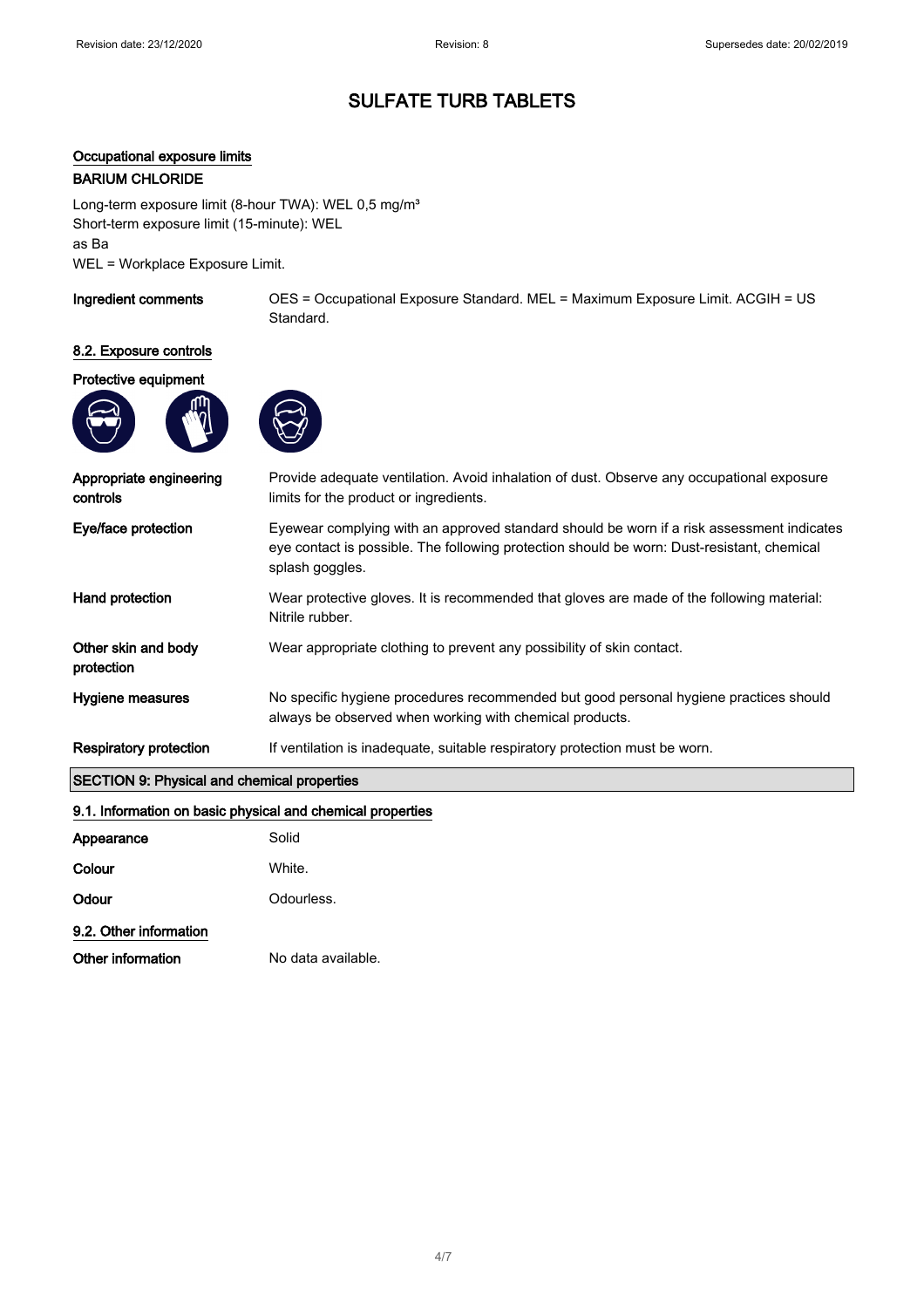| <b>SECTION 10: Stability and reactivity</b>  |                                                                                                                     |
|----------------------------------------------|---------------------------------------------------------------------------------------------------------------------|
| 10.1. Reactivity                             |                                                                                                                     |
| Reactivity                                   | There are no known reactivity hazards associated with this product.                                                 |
| 10.2. Chemical stability                     |                                                                                                                     |
| <b>Stability</b>                             | Stable under the prescribed storage conditions.                                                                     |
| 10.3. Possibility of hazardous reactions     |                                                                                                                     |
| Possibility of hazardous<br>reactions        | No data available.                                                                                                  |
| 10.4. Conditions to avoid                    |                                                                                                                     |
| <b>Conditions to avoid</b>                   | There are no known conditions that are likely to result in a hazardous situation.                                   |
| 10.5. Incompatible materials                 |                                                                                                                     |
| Materials to avoid                           | No specific material or group of materials is likely to react with the product to produce a<br>hazardous situation. |
| 10.6. Hazardous decomposition products       |                                                                                                                     |
| Hazardous decomposition<br>products          | No known hazardous decomposition products.                                                                          |
| <b>SECTION 11: Toxicological information</b> |                                                                                                                     |
| 11.1. Information on toxicological effects   |                                                                                                                     |
| <b>Toxicological effects</b>                 | Harmful if swallowed.                                                                                               |
| Other health effects                         | Causes serious eye irritation.                                                                                      |
| Acute toxicity - oral                        |                                                                                                                     |
| Summary                                      | Harmful if swallowed.                                                                                               |
| ATE oral (mg/kg)                             | 560.0                                                                                                               |
| Acute toxicity - dermal                      |                                                                                                                     |
| Summary                                      | Causes serious eye irritation.                                                                                      |
| Acute toxicity - inhalation<br>Summary       | May be harmful if inhaled.                                                                                          |
| <b>ATE inhalation (dusts/mists)</b><br>mg/l) | 6.16                                                                                                                |
| Serious eye damage/irritation<br>Summary     | Causes serious eye irritation.                                                                                      |
| Inhalation                                   | May be harmful if inhaled.                                                                                          |
| Ingestion                                    | Harmful if swallowed.                                                                                               |
| Eye contact                                  | Causes serious eye irritation.                                                                                      |
| <b>SECTION 12: Ecological information</b>    |                                                                                                                     |

Ecotoxicity There are no data on the ecotoxicity of this product. However, large or frequent spills may have hazardous effects on the environment.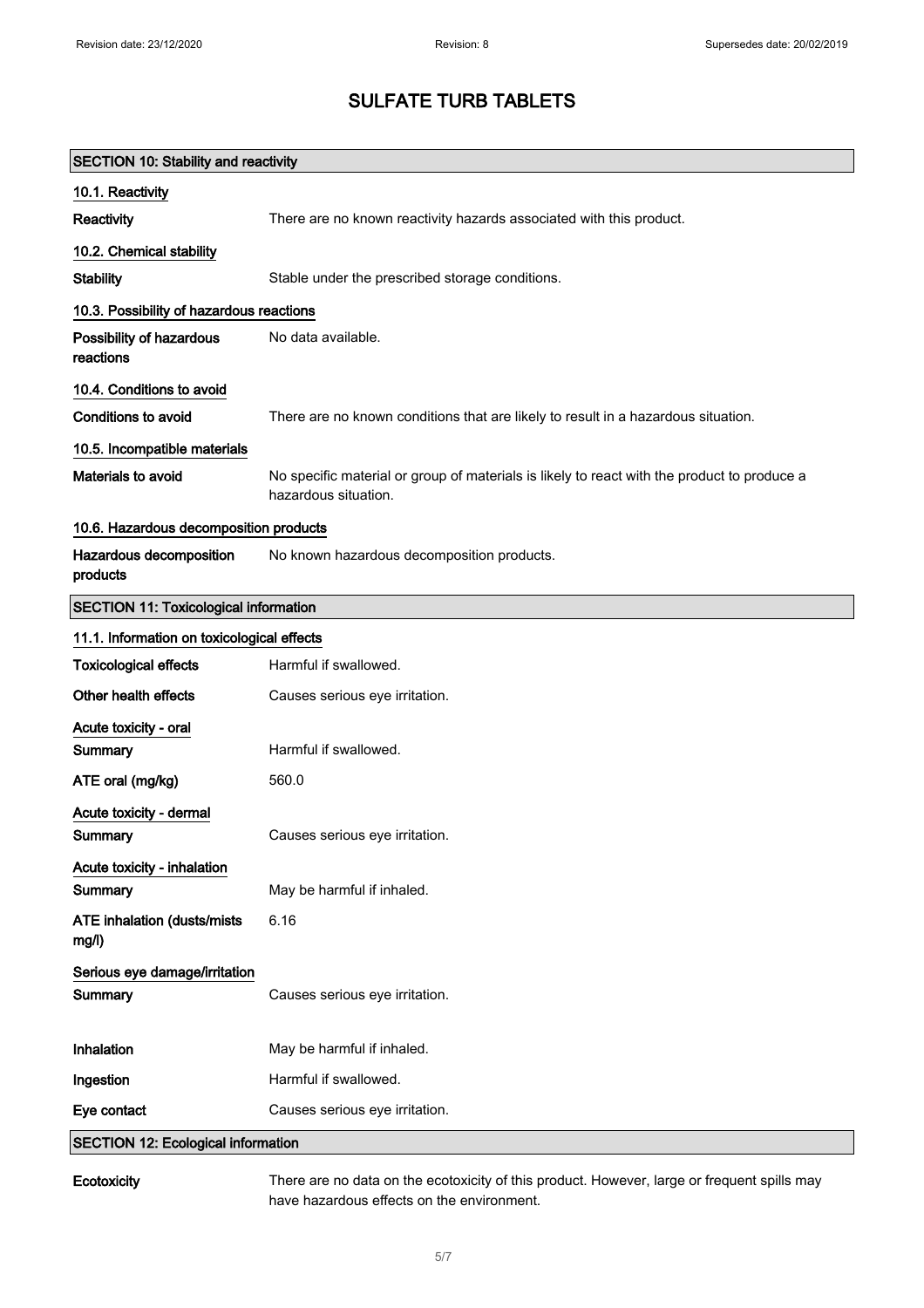| 12.1. Toxicity                                                                                 |                                                                                                                                |
|------------------------------------------------------------------------------------------------|--------------------------------------------------------------------------------------------------------------------------------|
| Toxicity                                                                                       | No data available.                                                                                                             |
| 12.2. Persistence and degradability                                                            |                                                                                                                                |
| Persistence and degradability No data available.                                               |                                                                                                                                |
| 12.3. Bioaccumulative potential                                                                |                                                                                                                                |
| <b>Bioaccumulative potential</b>                                                               | No data available on bioaccumulation.                                                                                          |
| 12.4. Mobility in soil                                                                         |                                                                                                                                |
| <b>Mobility</b>                                                                                | The product is soluble in water.                                                                                               |
| 12.5. Results of PBT and vPvB assessment                                                       |                                                                                                                                |
| <b>Results of PBT and vPvB</b><br>assessment                                                   | This substance is not classified as PBT or vPvB according to current EU criteria.                                              |
| 12.6. Other adverse effects                                                                    |                                                                                                                                |
| Other adverse effects                                                                          | None known.                                                                                                                    |
| <b>SECTION 13: Disposal considerations</b>                                                     |                                                                                                                                |
| 13.1. Waste treatment methods                                                                  |                                                                                                                                |
| Disposal methods                                                                               | Dispose of waste to licensed waste disposal site in accordance with the requirements of the<br>local Waste Disposal Authority. |
| <b>SECTION 14: Transport information</b>                                                       |                                                                                                                                |
| General                                                                                        | The product is not covered by international regulations on the transport of dangerous goods<br>(IMDG, IATA, ADR/RID).          |
| 14.1. UN number                                                                                |                                                                                                                                |
| Not applicable.                                                                                |                                                                                                                                |
| 14.2. UN proper shipping name                                                                  |                                                                                                                                |
| Not applicable.                                                                                |                                                                                                                                |
| 14.3. Transport hazard class(es)                                                               |                                                                                                                                |
| No transport warning sign required.                                                            |                                                                                                                                |
| 14.4. Packing group                                                                            |                                                                                                                                |
| Not applicable.                                                                                |                                                                                                                                |
| 14.5. Environmental hazards                                                                    |                                                                                                                                |
| Environmentally hazardous substance/marine pollutant<br>No.                                    |                                                                                                                                |
| 14.6. Special precautions for user                                                             |                                                                                                                                |
| Not applicable.                                                                                |                                                                                                                                |
|                                                                                                | 14.7. Transport in bulk according to Annex II of MARPOL and the IBC Code                                                       |
| Transport in bulk according to Not applicable.<br>Annex II of MARPOL 73/78<br>and the IBC Code |                                                                                                                                |
| <b>SECTION 15: Regulatory information</b>                                                      |                                                                                                                                |
|                                                                                                |                                                                                                                                |